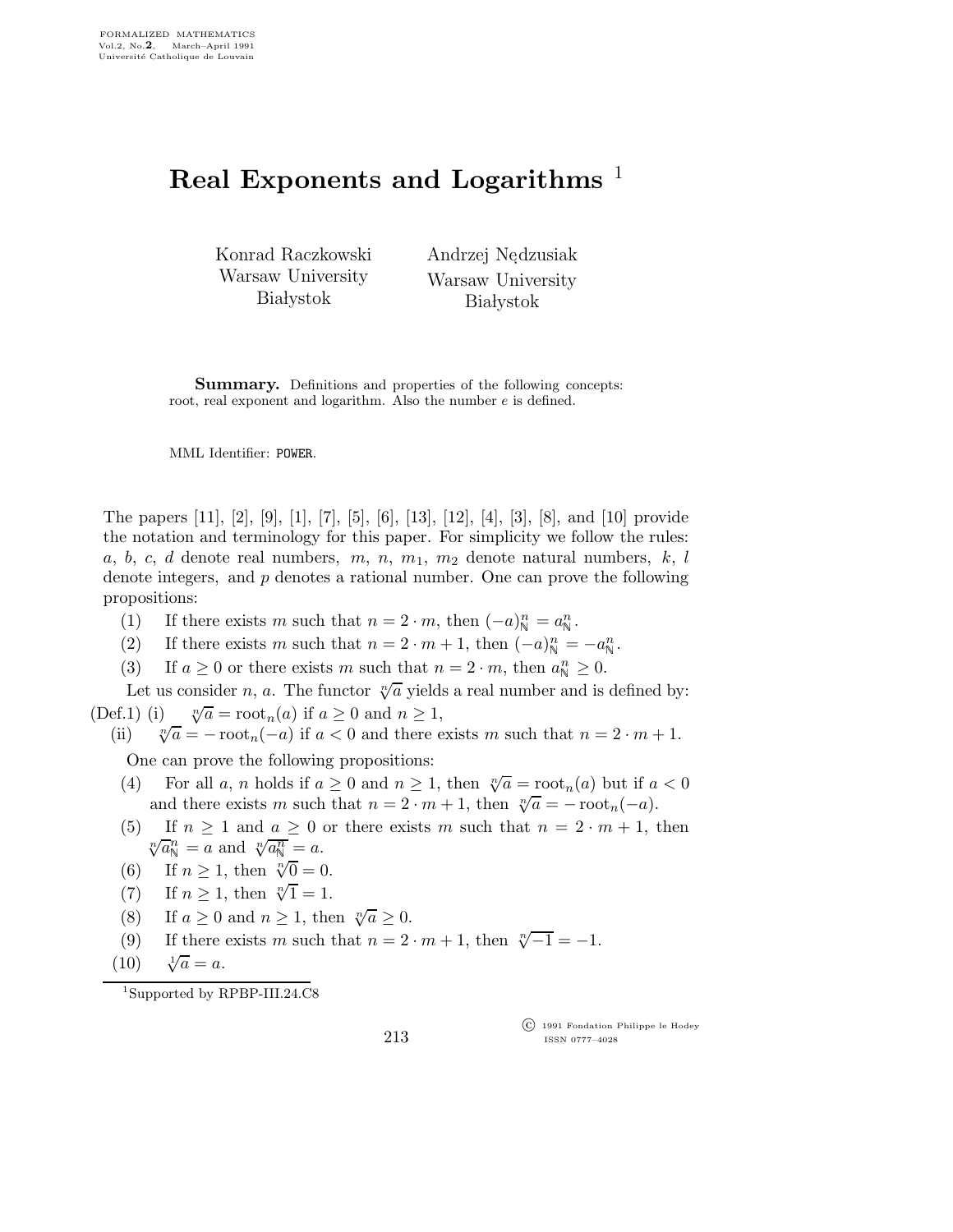- (11) If there exists m such that  $n = 2 \cdot m + 1$ , then  $\sqrt[n]{a} = -\sqrt[n]{-a}$ .
- (12) If  $n \ge 1$  and  $a \ge 0$  and  $b \ge 0$  or there exists m such that  $n = 2 \cdot m + 1$ , then  $\sqrt[n]{a \cdot b} = \sqrt[n]{a} \cdot \sqrt[n]{b}$ .
- (13) If  $a > 0$  and  $n \ge 1$  or  $a \ne 0$  and there exists m such that  $n = 2 \cdot m + 1$ , then  $\sqrt[n]{\frac{1}{a}} = \frac{1}{\sqrt[n]{a}}$ .
- (14) If  $a \geq 0$  and  $b > 0$  and  $n \geq 1$  or  $b \neq 0$  and there exists m such that  $n=2 \cdot m+1$ , then  $\sqrt[n]{\frac{a}{b}} = \frac{\sqrt[n]{a}}{\sqrt[n]{b}}$  $\sqrt[n]{b}$ .
- (15) If  $a \geq 0$  and  $n \geq 1$  and  $m \geq 1$  or there exist  $m_1, m_2$  such that  $n = 2 \cdot m_1 + 1$  and  $m = 2 \cdot m_2 + 1$ , then  $\sqrt[n]{\sqrt[m]{a}} = \sqrt[n-m]{a}$ .
- (16) If  $a \ge 0$  and  $n \ge 1$  and  $m \ge 1$  or there exist  $m_1, m_2$  such that  $n = 2 \cdot m_1 + 1$  and  $m = 2 \cdot m_2 + 1$ , then  $\sqrt[n]{a} \cdot \sqrt[m]{a} = \sqrt[n+m]{a_N^{n+m}}$ .
- (17) If  $a \leq b$  but  $0 \leq a$  and  $n \geq 1$  or there exists m such that  $n = 2 \cdot m + 1$ , then  $\sqrt[n]{a} \leq \sqrt[n]{b}$ .
- (18) If  $a < b$  but  $a \ge 0$  and  $n \ge 1$  or there exists m such that  $n = 2 \cdot m + 1$ , then  $\sqrt[n]{a} < \sqrt[n]{b}$ .
- (19) If  $a \ge 1$  and  $n \ge 1$ , then  $\sqrt[n]{a} \ge 1$  and  $a \ge \sqrt[n]{a}$ .
- (20) If  $a \leq -1$  and there exists m such that  $n = 2 \cdot m + 1$ , then  $\sqrt[n]{a} \leq -1$ and  $a \leq \sqrt[n]{a}$ .
- (21) If  $a \ge 0$  and  $a < 1$  and  $n \ge 1$ , then  $a \le \sqrt[n]{a}$  and  $\sqrt[n]{a} < 1$ .
- (22) If  $a > -1$  and  $a \leq 0$  and there exists m such that  $n = 2 \cdot m + 1$ , then  $a \geq \sqrt[n]{a}$  and  $\sqrt[n]{a} > -1$ .
- (23) If  $a > 0$  and  $n \ge 1$ , then  $\sqrt[n]{a} 1 \le \frac{a-1}{n}$ .
- (24) For every sequence of real numbers s and for every a such that  $a > 0$ and for every n such that  $n \geq 1$  holds  $s(n) = \sqrt[n]{a}$  holds s is convergent and  $\lim s = 1$ .

Let us consider a, b. The functor  $a^b$  yielding a real number is defined as follows:

(Def.2) (i)  $a^b = a_{\mathbb{R}}^b$  if  $a > 0$ ,

 $(ii)$  $a^b = 0$  if  $a = 0$  and  $b > 0$ ,

(iii) there exists k such that  $k = b$  and  $a^b = a_{\overline{\ell}}^k$  if  $a < 0$  and b is an integer.

One can prove the following propositions:

- (25) Given a, b. Then if  $a > 0$ , then  $a^b = a_{\mathbb{R}}^b$  but if  $a = 0$  and  $b > 0$ , then  $a^b = 0$  but if  $a < 0$  and b is an integer, then there exists k such that  $k = b$ and  $a^b = a_{\mathbb{Z}}^k$ .
- (26) If  $a > 0$ , then  $a^b = a_{\mathbb{R}}^b$ .
- (27) If  $b > 0$ , then  $0^b = 0$ .
- (28) If  $a < 0$ , then  $a^k = a_{\ell}^k$ .
- (29) If  $a \neq 0$ , then  $a^0 = 1$ .
- $(30)$  $a^1 = a$ .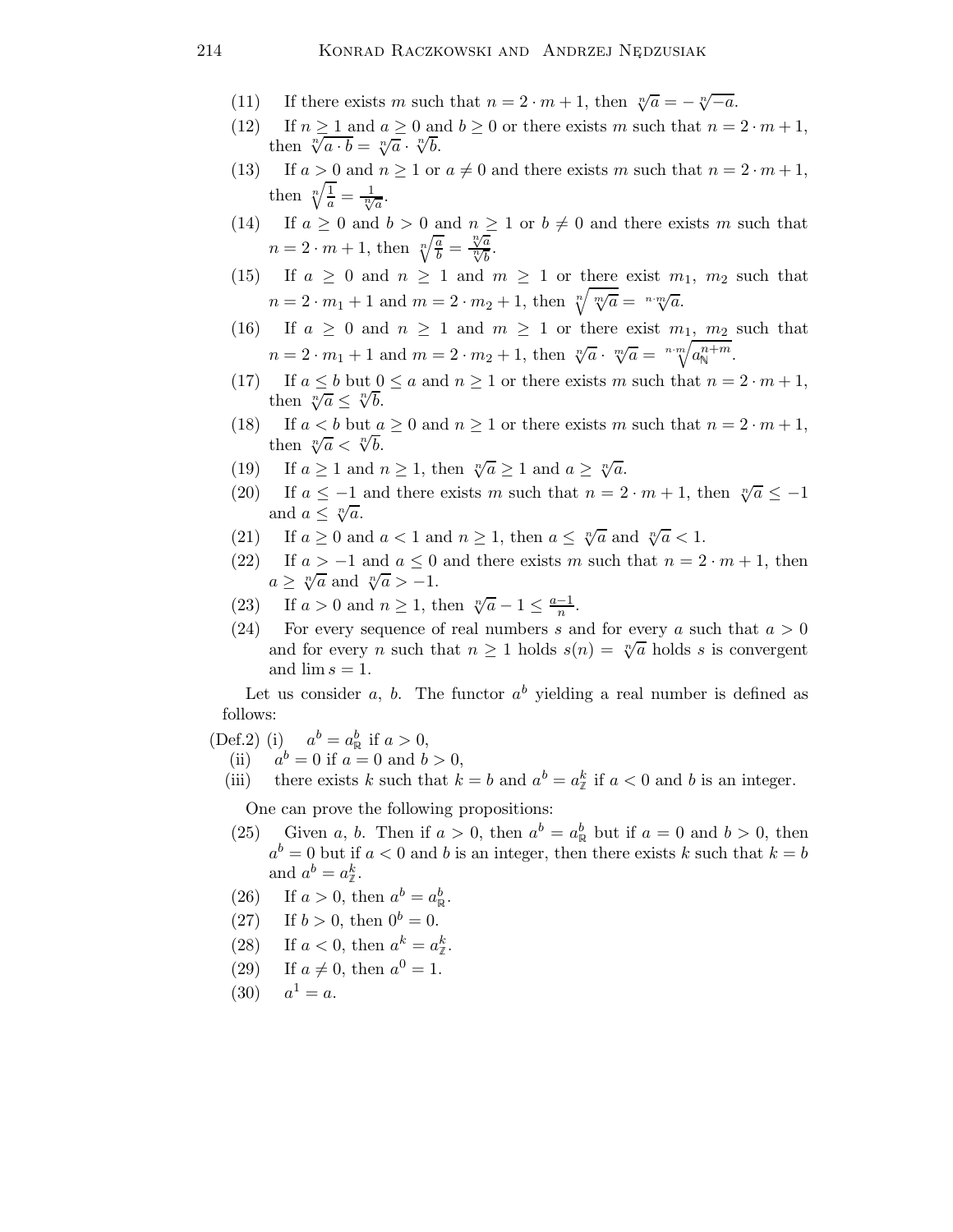\n- (31) 
$$
1^a = 1
$$
.
\n- (32) If  $a > 0$ , then  $a^{b+c} = a^b \cdot a^c$ .
\n- (33) If  $a > 0$ , then  $a^{-c} = \frac{1}{a^c}$ .
\n- (34) If  $a > 0$ , then  $a^{b-c} = \frac{a^b}{a^c}$ .
\n- (35) If  $a > 0$  and  $b > 0$ , then  $(a \cdot b)^c = a^c \cdot b^c$ .
\n- (36) If  $a > 0$  and  $b > 0$ , then  $\frac{a}{b} = \frac{a^b}{b^c}$ .
\n- (37) If  $a > 0$ , then  $(a^b)^c = a^{b \cdot c}$ .
\n- (38) If  $a > 0$ , then  $(a^b)^c = a^{b \cdot c}$ .
\n- (39) If  $a > 0$ , then  $a^b > 1$ .
\n- (40) If  $a > 1$  and  $b < 0$ , then  $a^b < 1$ .
\n- (42) If  $a > 0$  and  $a < b$  and  $c > 0$ , then  $a^c < b^c$ .
\n- (43) If  $a < b$  and  $a < b$  and  $c < 0$ , then  $a^c < b^c$ .
\n- (44) If  $a < b$  and  $a < b$  and  $a < 1$ , then  $c^a > c^b$ .
\n- (45) If  $a \neq 0$ , then  $a^n = a_0^n$ .
\n- (46) If  $$

The following propositions are true:

- (58) For all a, b, c such that  $a > 0$  and  $a \neq 1$  and  $b > 0$  holds  $c = \log_a b$  if and only if  $a^c = b$ .
- (59) If  $a > 0$  and  $a \neq 1$ , then  $\log_a 1 = 0$ .<br>(60) If  $a > 0$  and  $a \neq 1$ , then  $\log_a a = 1$ .
- If  $a > 0$  and  $a \neq 1$ , then  $\log_a a = 1$ .
- (61) If  $a > 0$  and  $a \neq 1$  and  $b > 0$  and  $c > 0$ , then  $\log_a b + \log_a c = \log_a (b \cdot c)$ .
- (62) If  $a > 0$  and  $a \neq 1$  and  $b > 0$  and  $c > 0$ , then  $\log_a b \log_a c = \log_a \frac{b}{c}$  $\frac{b}{c}$ .

 $k = a^k$ .